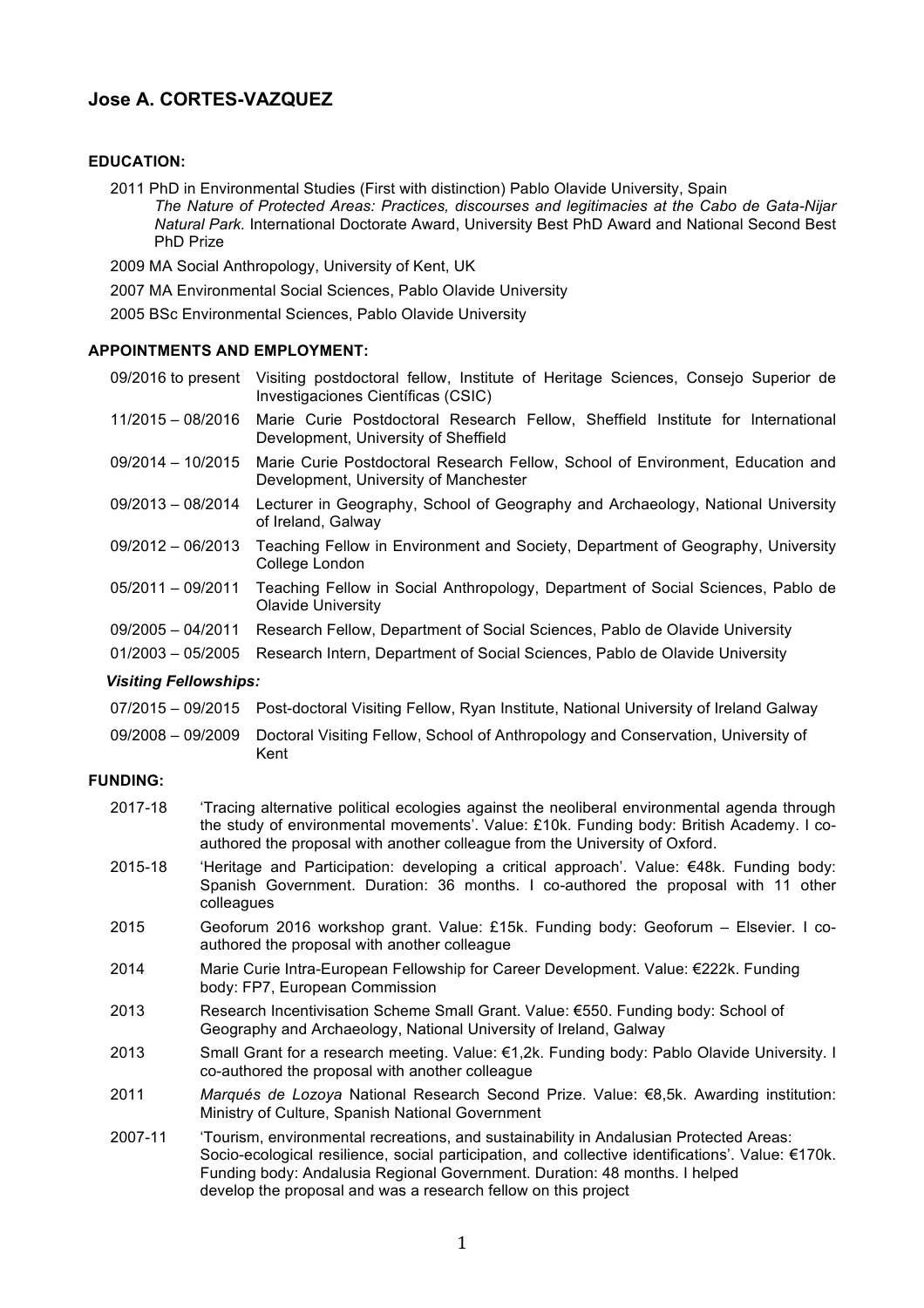- 2008-09 International Research Mobility Grant. Value: €7k. Funding body: Andalusia Regional Government (Spain)
- 2004-07 'Environmental Recreations in relation to cultural and nature tourism in Andalusia: Local actors, economic agents, administration and tourists'. Value: €104k. Funding body: Spanish Government. Duration: 36 months. I helped develop the proposal and was a research fellow on this project
- 2004-05 Introduction to Research Small Grants. Value: €1,2k. Funding body: Pablo de Olavide **University**

#### **PUBLICATIONS:**

#### **Special Issues**

(in preparation) Cortes-Vazquez, J. and Apostolopoulou, E. 'Rights to Nature: alternative political ecologies in post-crisis Europe' We are coordinating a Special Issue for the journal *Geoforum*

#### **Papers in Journals**

(in preparation) Cortes-Vazquez, J. 'Post-crisis natures: neoliberal governmentality, natural protected areas and the State' *Antipode*

(submitted) Cortes-Vazquez, J. 'The end of the idyll? Post-crisis conservation and amenity migrations in natural protected areas.' *Journal of Rural Studies*

(submitted) Cortes-Vazquez, J. and Ruiz-Ballesteros, E. 'Practicing Natures: New human-environment engagements in natural protected areas in Ecuador and Spain'. *Conservation and Society*

(submitted) Revez, A; Cortes-Vazquez, J. and Floods, S. 'Environmental flood impacts: a case for reframing policy in Ireland'. *Environment and Planning A*

(submitted) Zafra-Calvo N.; Pascual U.; Brockington D; Coolsaet B; Cortes-Vazquez J; Gross-Camp N; Palomo I; Burgess N 'Towards Social Equity in Protected Areas: A Call for Inclusive Indicators'. *BioScience*

2016. Cortes-Vazquez, J; Jimenez-Esquinas, G. and Sanchez-Carretero, C. 'Heritage and Social Participation' *Anthropology Today* (in press)

2016. Burlando, C; Seagle, C; Aijazi, O. and Cortes-Vazquez, J. 'Matters of value: Natural Capital, Cultural Diversity and Rights-based Governance' IUCN Commision on Environmental, Economic and Social Policy newsletter (4/4/2016)

2014. Cortes-Vazquez, J. 'A natural life: neo-rurals and the power of everyday practices in protected areas' *Journal of Political Ecology*, 21: 493-515

2014. Cortes-Vazquez, J. 'Protected Areas, Conservation Stakeholders and the Naturalization of Southern Europe'. *Forum for Development Studies*, 41 (2): 183-205. DOI:10.1080/08039410.2014.901238

2013. Cortes-Vazquez, J. and Zedalis, M. 'Identity and Native Species Conservation: Similar Historical Ecologies from Idaho to Spain' *Human Ecology*, 41 (6): 937-945. DOI: 10.1007/s10745-013-9570-3

2011. Valcuende, J., Quintero, V. and Cortes-Vazquez, J. 'Discursive Natures in Protected Areas' *Journal of Iberoamerican Anthropology*, 6 (1): 27-56. DOI: 10.11156/aibr.060103

2009. Ruiz-Ballesteros, E., Valcuende, J., Quintero, V., Cortes-Vazquez, J. and Rubio, E. 'Naturalizing the environment: Perceptual frames, senses and resistance'. *Journal of Material Culture*, 14: 147-167. DOI: 10.1177/1359183509103056

(Peer reviewer for Geoforum, Journal of Political Ecology, Journal of Rural Studies, Journal of Material Culture, Revista de Estudios Sociales, Arxius de Ciencies Socials, Web Ecology, Policy Matters)

#### **Authored books**

(book proposal in preparation) Cortes-Vazquez, J. *Natures in crisis. An ethnography of neoliberal governmentalities and state interventions.* University of Arizona Press, Critical Green Engagements Series.

2012. Cortes-Vazquez, J. *Naturalezas en conflicto: Conservación ambiental y enfrentamiento social en el Parque Natural Cabo de Gata-Níjar* (English translation: Natures in conflict. Environmental conservation and social struggles at the Cabo de Gata-Nijar Natural Park). Valencia, Germania & AVA - 324 pp.

# **Book Chapters**

(submitted) Cortes-Vazquez, J. 'From nature as a commodity to nature as an enterprise'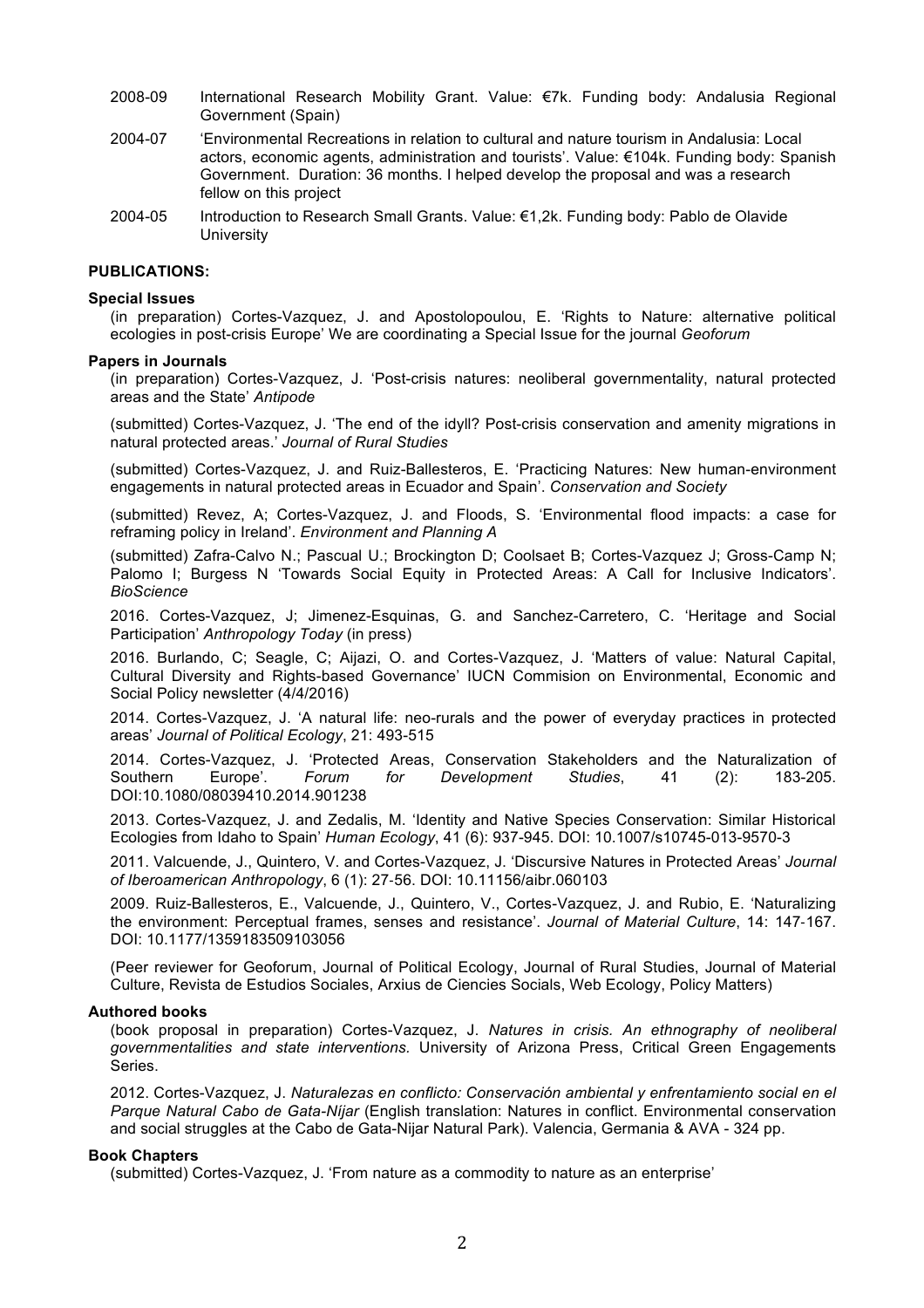2014. Cortes-Vazquez, J., Valcuende, J.M. and Alexiades, M. 'Natural protected areas in post-crisis Europe: Towards an anthropology of eco-neoliberalism' In J. Prat (Coords.) Periferias, Fronteras y Diálogos, Tarragona, Universitat Rovira i Virgili, 2819-2833. (in Spanish)

2011. Cortes-Vazquez, J., Quintero, V. and Valcuende, J. 'Nature as heritage: a disputed subject at the Cabo de Gata-Nijar Natural Park' In J. Escalera (ed.) Consumir naturaleza. Productos turísticos y espacios protegidos en Andalucía. Sevilla, Aconcagua, 23-49. (in Spanish)

2011. Cortes-Vazquez, J. 'Political ecology, social space and human-environment relations among fishermen in the Cabo de Gata-Níjar Natural Park'. in L. Díaz, O. Fernández and P. Tomé (eds.) Lugares, Tiempos, Memorias. La Antropología Ibérica en el Siglo XXI. León, F.A.A.E.E, 1691-1700. (in Spanish)

2008. Quintero, V., Valcuende, J. and Cortes-Vazquez, J. 'To contemplate or to live. Symbols and legitimacy in a natural protected area' In O. Beltrán, J. Pascual & I. Vaccaro (eds.) Patrimonialización de la naturaleza. El marco social de las políticas ambientales. San Sebastian, ANKULEGI, 65‐82. (in Spanish)

# **TEACHING:**

## **Courses**

2013 – 14 *Environment and Risk,* MA Environment, Society and Development. Lecturer, NUIG.

*Geographies of Nature Conservation*, 2<sup>nd</sup> year BA Geography, specialist module. Designer, convenor and principal lecturer, NUIG.

*Research Seminar in Nature Conservation*, 3rd year BA Geography, research module. Convenor and principal lecturer, NUIG.

*Foundations in Human Geography*, 1<sup>st</sup> year BA Geography, core module. Lecturer, NUIG.

2012 – 13 *Environmental Knowledges*, MSc Environment, Science and Society, core module. Convenor and principal lecturer, UCL.

> *Post-human Ecologies*, 3rd year BA/BSc Geography, specialist module. Designer, convenor and principal lecturer, UCL.

*Environment and Society*, 2<sup>nd</sup> year BA/BSc Geography, core module. Lecturer, UCL.

*Ideas in Geography*, 1<sup>st</sup> year BA/BSc Geography, core module. Lecturer, UCL.

2010-11 *Design and elaboration of research projects*, 1<sup>st</sup> year MSc Environmental Social Sciences, specialist module. Lecturer, Pablo Olavide.

> *Foundations in Social Anthropology and Political Economy*, 1<sup>st</sup> year BA Geography and History, core module. Convenor and principal lecturer, Pablo Olavide.

*Culture, Society and Environment*, 1<sup>st</sup> year BSc Environmental Sciences, core module. Lecturer, Pablo Olavide.

*Social Intervention and Environmental Education*, 1<sup>st</sup> year BSc Environmental Sciences, core module. Lecturer, Pablo Olavide.

2009-10 *Design and elaboration of research projects*, 1<sup>st</sup> year MSc Environmental Social Sciences, specialist module. Lecturer, Pablo Olavide.

*Culture. Heritage and Environment*, 2<sup>nd</sup> vear BSc Environmental Sciences, core module. Lecturer, Pablo Olavide.

*Culture, Society and Environment*, 1<sup>st</sup> year BSc Environmental Sciences, core module. Lecturer, Pablo Olavide.

# **SEMINARS, CONFERENCES AND PUBLIC LECTURES:**

#### **Organisation of conferences**

06/2016. Organiser of the international congress 'Rights to Nature: Tracing alternative political ecologies to the neoliberal environmental agenda' (with E. Apostolopoulou). Three-day congress organised in Cambridge, more than 30 invited delegates and over 60 attendants.

## **Organisation of panels and workshops**

09/2016. Coordinator of the workshop 'Matters of value: Natural capital, cultural diversity and rightsbased governance' (with C. Burlando and C. Seagle) 2016 World Conservation Congress: Hawaii, USA.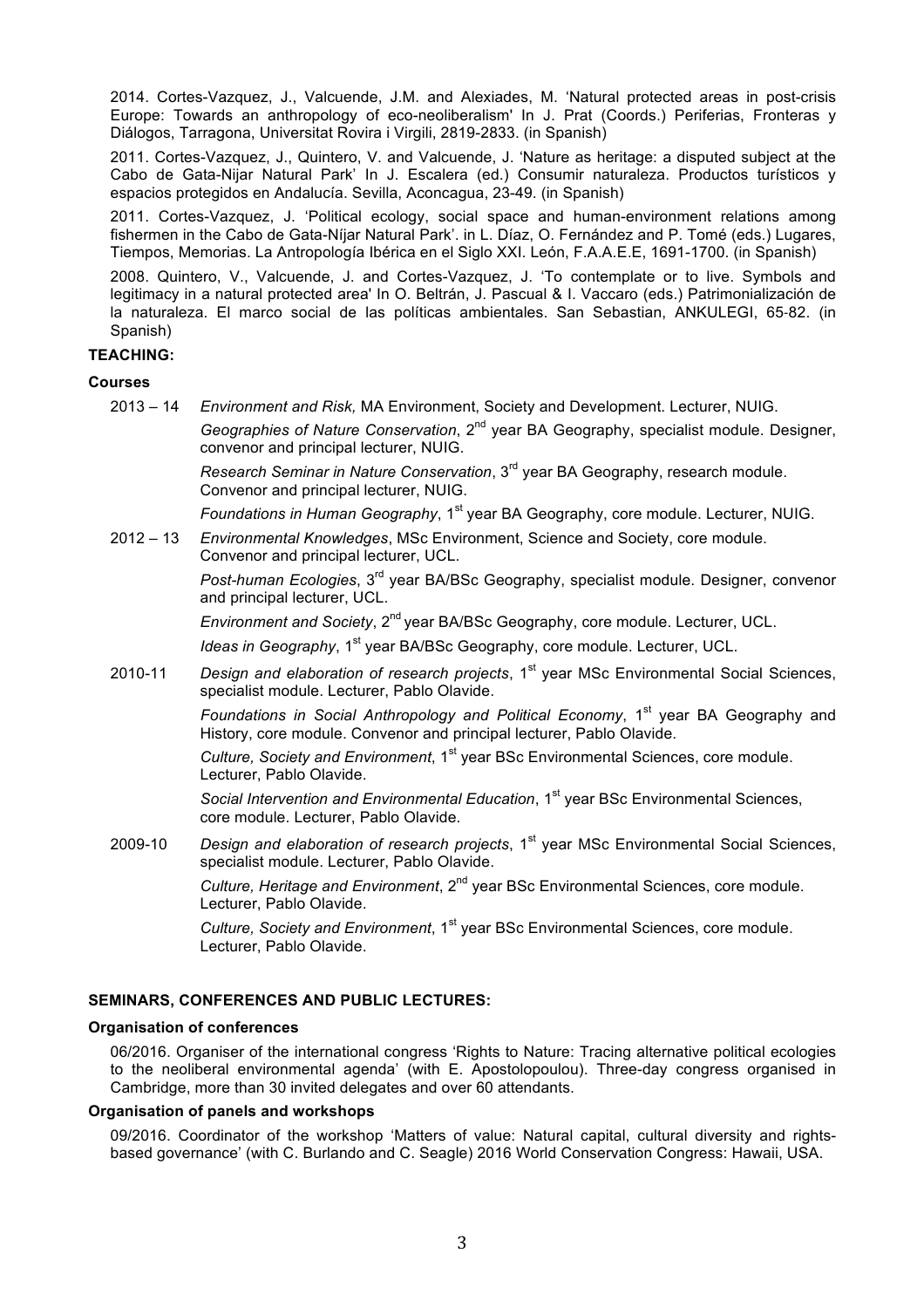07/2016. Coordinator of the panel 'Neoliberal conservation and "actually existing" conservation in the global North' (with A. Lockhart and E. Apostolopoulou). 1<sup>st</sup> Political Ecology of Conflict, Capitalism, and Contestation Congress: Wageningen, the Netherlands.

07/2016. Coordinator of the panel '"Green policies" and people living inside European protected areas' (with O. Ivan).  $14^{th}$  European Association of Social Anthropology Congress: Milan, Italy.

04/2016. Chair of the panels 'Governance I' and 'Governance II'. 7th Annual SIID Postgraduate Conference: Sheffield, UK.

11/2015. Organiser of the workshop 'Conocimientos plurales y desarrollo inclusivo sustentable' (with F Trentini). Universidad Nacional de Quilmes, Argentina.

07/2015. Coordinator of the panel 'Naturaleza y biopolítica: aproximaciones críticas desde la antropología' (with A Arregui). 1<sup>st</sup> AIBR international conference: Madrid, Spain.

03/2013. Organiser of the foundational meeting of the Spanish Environmental Anthropology Network (with FJ Escalera). Pablo Olavide University, Spain.

#### **Participation in International Conferences**

09/2016. 'Ni tan situadas, ni tan locales: discursos y conflictos en espacios naturales protegidos en Galicia, Andalucía y Canarias' 2<sup>nd</sup> AIBR International Conference: Barcelona, Spain.

07/2016. 'Neoliberal conservation as a contested process: Critical challenges in post-crisis Europe' (with E Apostolopoulou). 2<sup>nd</sup> World Ecology Network Congress: Durham, UK.

07/2016. 'Neorurals and natural protected areas in post-crisis-neoliberal Europe: new subjects, new values, and new conflicts' 14<sup>th</sup> European Association of Social Anthropology Congress: Milan, Italy.

07/2016. 'Neoliberal conservation as a contested process: Critical challenges in post-crisis Europe' (with E Apostolopoulou). 1<sup>st</sup> Political Ecology of Conflict, Capitalism, and Contestation Congress: Wageningen, the Netherlands.

06/2016. 'Neoliberal conservation as a contested process: Critical challenges in post-crisis Europe' (with E Apostolopoulou). 1<sup>st</sup> Rights to Nature Congress: Cambridge, UK.

05/2016. 'Gobernanza ambiental bajo el paradigma neoliberal - nuevas politicas de conservación en tiempos de crisis' 1<sup>st</sup> Congress of the Red de Antropología Ambiental (ANTRAMB): Valencia, España.

05/2016. 'Challenging notions of nature and risk in existing public debates concerning flooding vulnerability in Ireland' (with A. Reves and S. Floods) 48<sup>th</sup> Conference of Irish Geographers: Dublin, Ireland.

02/2016. 'Naturalezas poliédricas: Discursos, prácticas y percepciones en torno a la conflictividad social de las áreas naturales protegidas'. 2<sup>nd</sup> Red Universitaria de Historia Ambiental congress: Granada, Spain.

12/2015. 'Naturalezas poliédricas: Discursos, prácticas y percepciones en torno a la conflictividad social de las áreas naturales protegidas' 11<sup>th</sup> MERCOSUR Anthropology congress: Montevideo, Uruguay.

12/2015. 'Resignificaciones locales ante el discurso patrimonialista: los casos de Andalucía y Canarias (España)' (with P. Díaz-Rodríguez) 11<sup>th</sup> MERCOSUR Anthropology congress: Montevideo, Uruguay.

11/2015. 'Natures in crisis: Neoliberal governmentality, environmental policies and the state' 114<sup>th</sup> AAA meeting: Denver, USA.

09/2015. 'Neoliberal conservation as a contested process: Critical challenges in post-crisis Europe' (with E Apostolopoulou) Royal Geographical Society 2015 congress: Exeter, UK.

07/2015. 'Algunos aspectos ontológicos de la eco-gubernamentalidad neoliberal: lecciones desde ambos lados del Atlántico' (with M. Alexiades), 1<sup>st</sup> AIBR international conference: Madrid, Spain.

07/2015. 'Conservación y territorio: Ambigüedades de la gobernanza ambiental', 1<sup>st</sup> AIBR international conference: Madrid, Spain.

06/2015. 'Neorural movements and natural protected areas in the post-crisis, neoliberal age: new subjects, new values and new conflicts' 12<sup>th</sup> SIEF Congress: Zagreb, Croatia.

05/2015. 'Conservation + Transformation' (with E. Apostolopoulou). E-poster. *Little Sydney, Protecting Nature in Europe Congress*: Hainburg, Austria.

04/2015. 'Heritage and Social Participation' (with C Sanchez-Carretero and G. Jimenez-Esquinas). Association of Social Anthropology 2015 meeting: Exeter, UK.

12/2014. 'Protected Areas and Neoliberal Conservation in post-crisis Europe'. *1st Political Ecologies of the Green Economy* conference: Oslo, Norway.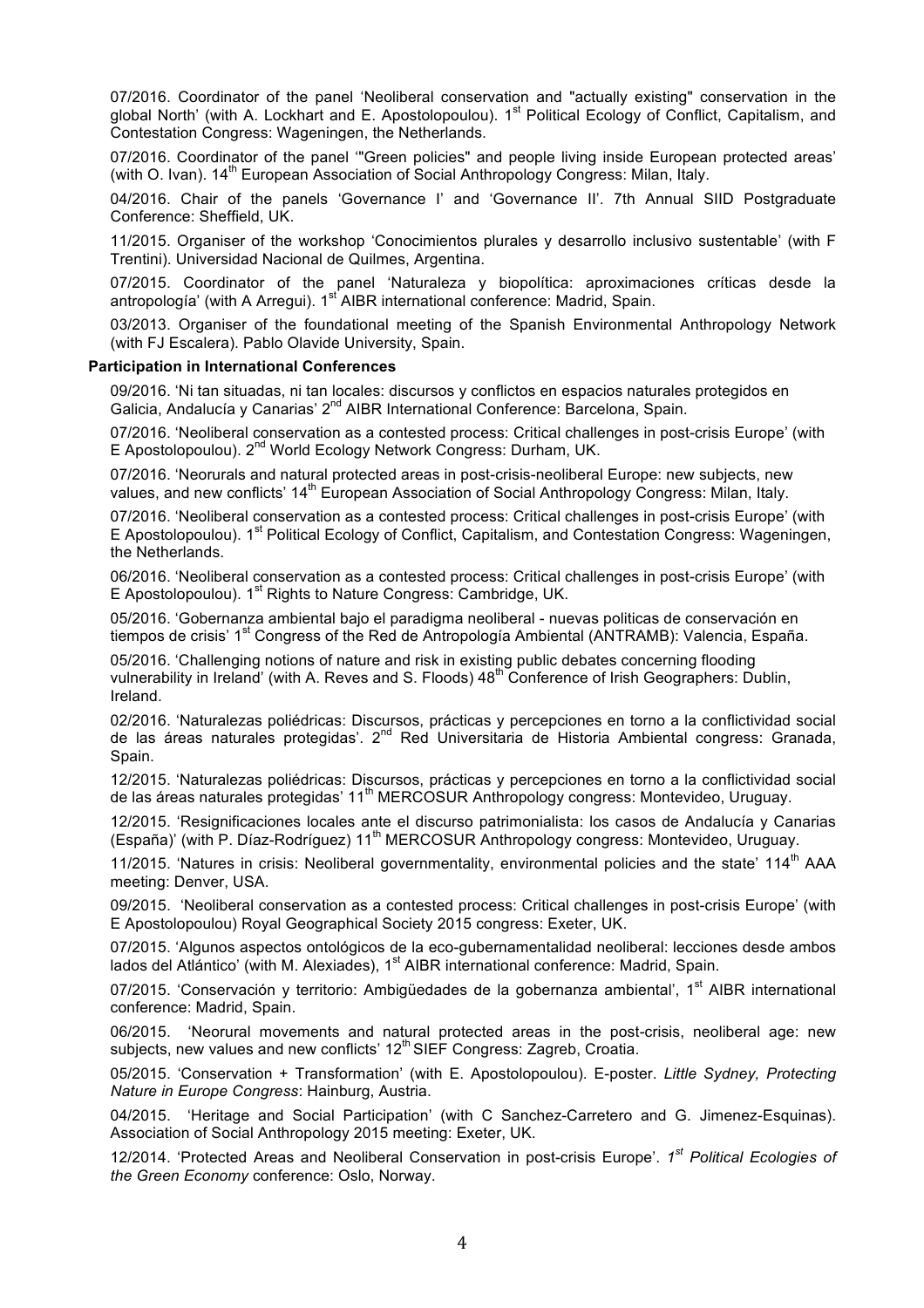09/2014 'Protected Areas and the Expansion of Neoliberal Capitalism in Europe' *1st Congress Political Ecology and Development: Resources, Power and Justice.* Lancaster, UK.

09/2014. 'Espacios Protegidos en una Europa en Crisis: Contexto para una Antropología del Eco-Neoliberalismo' (with JM Valcuende y M Alexiades). *13th FAAEE Congress*: Tarragona, Spain.

07/2013. 'Naturalising and denaturalising places and people: Transformations and resistance in conservation-targeted areas in Andalusia' *11th SIEF Congress*: Tartu, Estonia.

11/2012. 'Natures in Conflict. Environmental Conservation and Social Struggles in the Cabo de Gata-Nijar Natural Park' *1st International Congress Re-thinking the Limits of Cultural and Natural Heritage*: Valencia, Spain.

07/2012. 'Tourism, natural resource management and environmental readings in Protected Areas' *12th EASA Conference*: Paris, France.

05/2012. 'Land-use management and the idea of nature in Southern European Protected Areas' *13th ISE Congress*: Montpellier, France.

09/2011. 'Ecología política, espacio social y relaciones humano-ambientales entre los pescadores del Parque Natural Cabo de Gata-Níjar'. *12th FAAEE Congress*: Leon, Spain.

04/2011. 'Scientific discourse, Ecotourism, and Local Population in Protected Areas' (with J.M. Valcuende) *10th SIEF Congress*: Lisbon, Portugal.

11/2010. 'Whose Environments are being conserved? Identity's role in the understanding of local groups' positions toward environmental conservation policies in two different Western contexts' (with M. Zedalis) *109th AAA Meeting*: New Orleans, USA.

07/2010. 'Disputed Nature: Social Struggles and the Environment in the Cabo de Gata-Níjar Natural Park' *11th EASA Conference*: Maynooth, Ireland.

09/2008. 'Contemplar o vivir. Símbolos y legitimaciones en un espacio protegido' (with V. Quintero and JM Valcuende). *11th FAAEE Congress*: San Sebastian, Spain.

05/2008. 'Vida en las postales: Estrategias y adaptaciones de la población local a la cuestión del patrimonio natural y cultural' (with V. Quintero) *10th Coloquio Internacional de Geocrítica*: Barcelona, Spain.

11/2006. 'Pobladores autoctonos y foráneos: Legitimidad de uso, gestión y decision en el negocio del paisaje' *1st Congreso Internacional sobre Gestión Turística de Patrimonio Cultural*: Marchena, Spain.

#### **Invited Seminars and Public Lectures:**

03/2016. 'Crafting nature as an enterprise? Neoliberal conservation, governmentality and the state' Departmental Seminar, University of Leeds, UK.

12/2015. *La construcción de la naturaleza protegida: poder, estrategias, discursos y reconfiguraciones institucionales en Europa*. Centro Universitario de la Región Este, Universidad de la República, Uruguay.

12/2015. 'Políticas de conservación de la naturaleza y resignificaciones locales: conflictos, contestaciones y apropiaciones discursivas'. 1<sup>st</sup> Workshop Conocimientos plurales y desarrollo inclusivo sustentable: Buenos Aires, Argentina.

02/2015. *Neoliberal governmentality and the state: Studying neoliberal conservation in post-crisis Europe.* SERG reading group seminars, Institute of Development Policy and Management, University of Manchester.

10/2014. *A Natural Life: Beheading the Political Ecology of Nature Conservation*, Political Ecology Seminars, Department of Geography, University of Cambridge.

05/2014. *Against Heritage*. School of Geography & Archaeology NUIG Public Lectures, Galway City Museum, Galway, Ireland.

11/2013. *Natures in Conflict: Environmental Regimes, Conservation Policies and Social Struggles in Protected Areas.* Departmental Seminar, National University of Ireland, Galway, Ireland.

06/2013. *'Naturalizando' espacios: Conservación, desarrollo y conflicto.* Departmental Seminar, Centre for Transdisciplinary Studies on Development, Vila Real, Portugal.

06/2013. *'Naturalizando' espacios: Conservación, desarrollo y conflicto.* Departmental Seminar, Institute of Heritage Sciences (Spanish National Research Council). Santiago de Compostela, Spain.

05/2013. *Natures in Conflict: Environmental Conservation and Social Struggles in Natural Parks.* Departmental Seminar, University College London, London, UK.

04/2013. *Nature Conservation and Social Struggles.* Public Lecture, National Geographic Store, London.